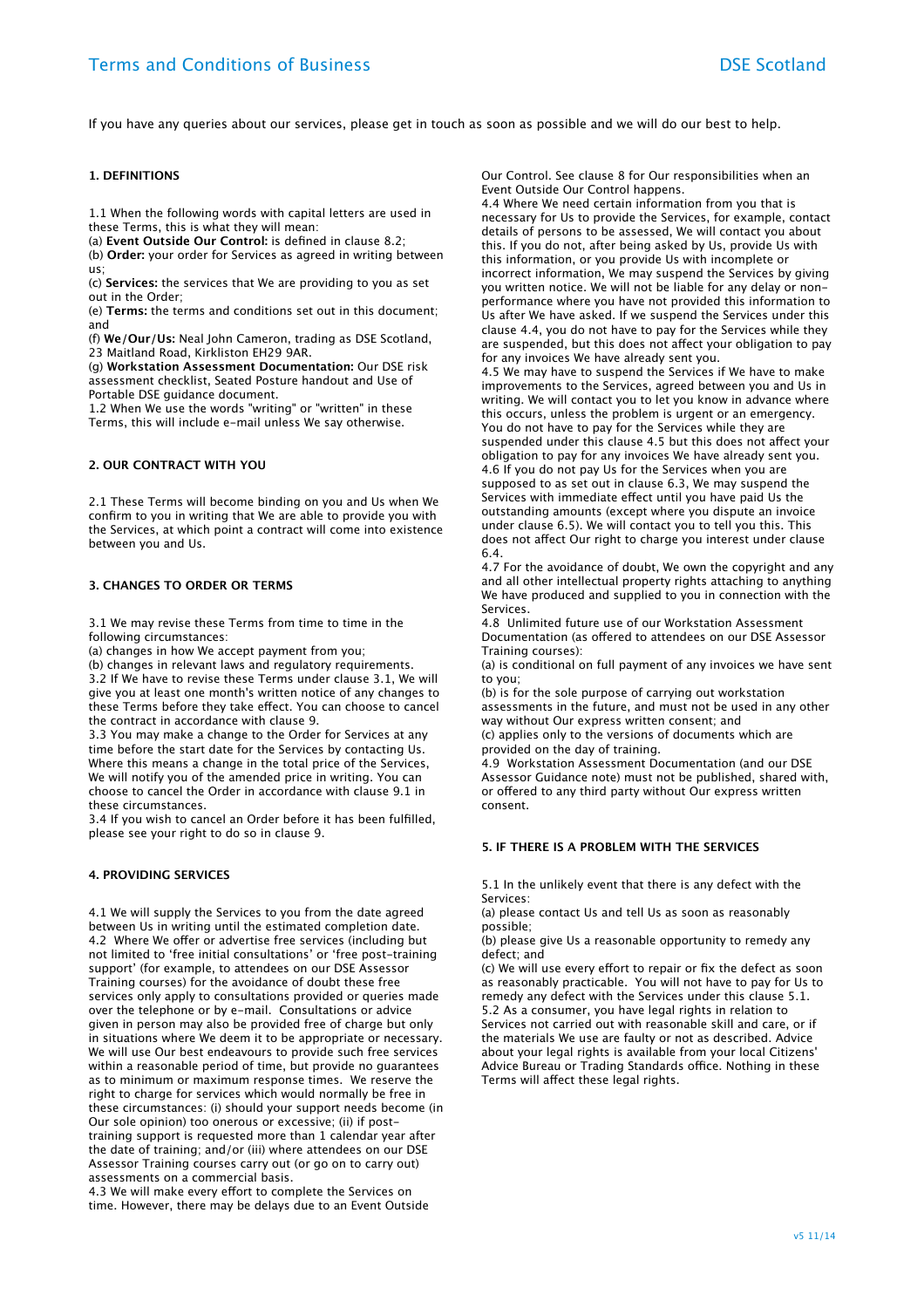# Terms and Conditions of Business DSE Scotland

## **6. PRICE AND PAYMENT**

6.1 The price of the Services will be confirmed in writing as part of your Order. Our prices may change at any time, but price changes will not afect Orders that We have confirmed with you.

6.2 We will normally invoice you for the Services after the Services are completed but reserve the right to issue invoices before or during performance of the Services. You must pay each invoice in cleared monies within FOURTEEN calendar days of the date of invoice by electronic funds transfer to Our nominated bank account detailed on Our invoice. Where invoices relate to DSE Assessor Training, full payment is required prior to the course date. In the event of nonpayment We reserve the right to cancel an attendee's place on a public course, or the entire training event in the case of inhouse courses.

6.4 If you do not make any payment due to Us by the due date for payment, We may charge interest to you on the overdue amount at the rate of 3% a year above the Bank of England Bank Rate from time to time. This interest shall accrue on a daily basis from the due date until the date of actual payment of the overdue amount, whether before or after judgment. You must pay Us interest together with any overdue amount. 6.5 However, if you dispute an invoice in good faith and contact Us to let Us know promptly after you have received an invoice that you dispute it, clause 6.4 will not apply for the period of the dispute.

#### **7. OUR LIABILITY TO YOU**

7.1 If We fail to comply with these Terms, We are responsible for loss or damage you sufer that is a foreseeable result of Our breach of the Terms or Our negligence, but We are not responsible for any loss or damage that is not foreseeable at the time we entered into this contract.

7.2 If We are providing Services in your property, We will make good any damage to your property caused by Us in the course of performance. However, We are not responsible for the cost of repairing any pre-existing faults or damage to your property that We discover in the course of performance of the

.<br>Services by Us. 7.3 Notwithstanding Clauses 7.1 and 7.2, We have no liability

to you for any loss of profit, loss of business, business interruption, or loss of business opportunity.

7.4 We do not exclude or limit in any way Our liability for: (a) death or personal injury caused by Our negligence or the negligence of Our employees, agents or subcontractors; (b) fraud or fraudulent misrepresentation;

(c) breach of the terms implied by section 2 of the Supply of Goods and Services Act 1982 (title and quiet possession); and (d) breach of the terms implied by sections 3, 4 and 5 of the Supply of Goods and Services Act 1982 (description, satisfactory quality, fitness for purpose and samples).

#### **8. EVENTS OUTSIDE OUR CONTROL**

8.1 We will not be liable or responsible for any failure to perform, or delay in performance of, any of Our obligations under these Terms that is caused by an Event Outside Our Control.

8.2 An Event Outside Our Control means any act or event beyond Our reasonable control, including but not limited to strikes, lock-outs or other industrial action by third parties, civil commotion, riot, invasion, terrorist attack or threat of terrorist attack, war (whether declared or not) or threat or preparation for war, fire, explosion, storm, flood, or severe weather event, earthquake, subsidence, epidemic or other natural disaster, or failure of public or private telecommunications networks.

8.3 If an Event Outside Our Control takes place that afects the performance of Our obligations under these Terms: (a) We will contact you as soon as reasonably possible to notify you; and

(b) Our obligations under these Terms will be suspended and the time for performance of Our obligations will be extended

for the duration of the Event Outside Our Control. Where the Event Outside Our Control afects Our performance of Services to you, We will restart the Services as soon as reasonably possible after the Event Outside Our Control is over. 8.4 You may cancel the contract if an Event Outside Our Control takes place and you no longer wish Us to provide the Services. Please see your cancellation rights under clause 9. We will only cancel the contract if the Event Outside Our Control continues for longer than two weeks in accordance with Our cancellation rights in clause 9.

# **9. YOUR RIGHTS TO CANCEL AND APPLICABLE REFUND**

9.1 Before We begin to provide the Services, you have the following rights to cancel an Order for Services, including where you choose to cancel because We are afected by an Event Outside Our Control or if We change these Terms under clause 3.1 to your material disadvantage: (a) You may cancel any Order for Services at any time before the start date for the Services by contacting Us. We will confirm your cancellation in writing to you. (b) If you cancel an Order under clause 9.1(a) and you have made any payment in advance for Services that have not been provided to you, We will refund these amounts to you. (c) However, if you cancel an Order for Services under clause 9.1(a) and We have already started work on your Order by that time (including commencing travel to your place of business), you will pay Us any costs We reasonably incurred in starting to fulfil the Order, and this charge will be deducted from any refund that is due to you or, if no refund is due to you, invoiced to you. We will tell you what these costs are when you contact Us. However, where you have cancelled an Order because of Our failure to comply with these Terms (except where We have been affected by an Event Outside Our Control), you do not have to make any payment to Us. 9.2 Once We have begun to provide the Services to you, you may cancel the contract for the Services at any time by providing Us with at least fourteen calendar days' notice in writing. Any advance payment you have made for Services that have not been provided will be refunded to you.

9.3 Once We have begun to provide the Services to you, you may cancel the contract for Services with immediate efect by giving Us written notice if:

(a) We break this contract in any material way and We do not remedy the situation within five working days of you asking Us to in writing;

(b) We go into liquidation or a receiver or an administrator is appointed over Our assets;

(c) We change these Terms under clause 3.1 to your material disadvantage;

(d) We are afected by an Event Outside Our Control. 9.4 Notwithstanding the above, where the Services relate to DSE Assessor Training and you choose to cancel the Order the following cancellation charges will apply, depending on the amount of notice received (calculated in Calendar days between the date you notify Us and the date of training). If you have already paid the relevant invoice in full, We will refund you the appropriate amount. If you have not yet paid the relevant invoice, We will issue a revised version.

| notice of cancellation | cancellation charge |
|------------------------|---------------------|
| 28 days or more        | no charge           |
| $16-27$ days           | 25% of course fee   |
| $8-15$ days            | 50% of course fee   |
| $0 - 7$ days           | 100% of course fee  |